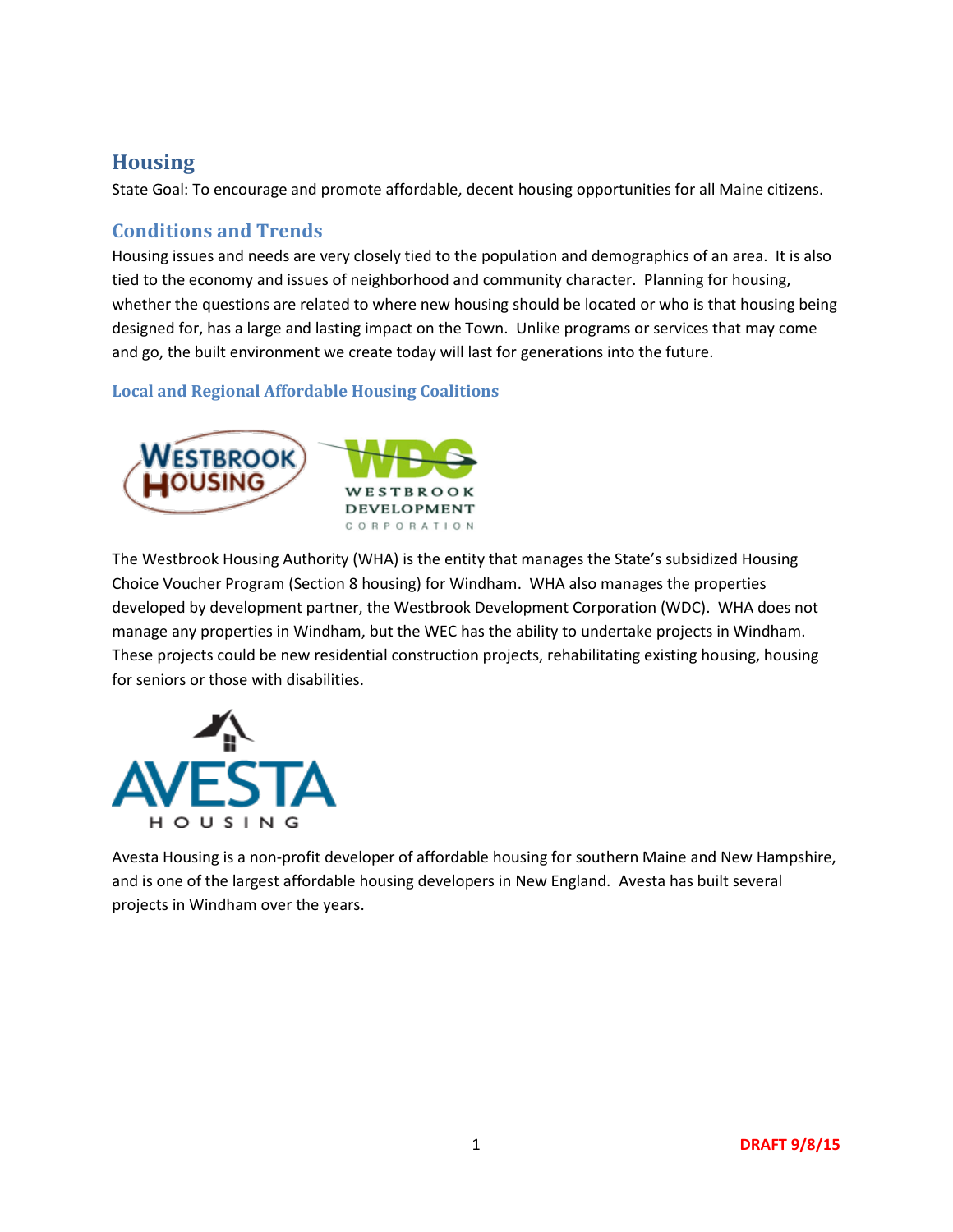#### *Affordable Housing Developments in Windham*

- New Marblehead Manor (1979 & 1989). 60 units (efficiencies, 1- and 2-bedrooms), elderly and disabled residents. Located at 21 Oak Lane and 32 Sandbar Road. Avesta Housing.
- Marcus Woods (1994). 20 units (1-bedroom), elderly or disabled residents. Located at 250 Tandberg Trail. Coastal Affordable Housing.
- Unity Gardens/Edgecomb Woods (2005). 48 units (1-bedrooms), elderly housing. Located at 124 Tandberg Trail. Avesta Housing.
- Little Falls Landing (2006). 24 units (1-bedrooms), elderly residents. Located at 3 Depot Street. Avesta Housing.

## **Local Regulations – Affordable Family & Senior Housing**

Within the Commercial 1 (C-1) zoning district, "Housing for Older Persons" is allowed, provided that the dwelling units are not on the basement or  $1<sup>st</sup>$  floor levels of the building, unless it is a project that receives federal housing subsidies. The C-1 district is the commercially zoned area in North Windham.

Multifamily Dwellings, as defined by the Windham Land Use Ordinance, are buildings with three or more dwelling units. New Multifamily housing is allowed in the Medium Residential (RM), the Commercial 1 (C-2) and Village Commercial (VC) zoning districts.

In 20XX the Town created a Retirement Community & Care Facility Overlay Zone (RCCF zone). The RCCF zone allows for

## **History of Housing Development in Windham**

For much of Windham's early history, as noted in the Historic & Archeological Resources Chapter, homes were located in areas of industry on the Presumpscot and Pleasant Rivers, like South Windham, Great Falls, Newhall and Popeville. These areas along with the historic Windham Hill/Windham Center area were developed as villages, with jobs and housing in close proximity. Farmhouses were scattered across the rural landscape.

A large amount of new housing was built in conjunction with the population growth that began in the 1970s. Even through there have been many significant ups and downs in the housing market that has corresponded with the national economy, Windham still finds itself in a period of relatively strong housing growth.

Insert figure for age of housing stock….

#### *What's Been Built*

Like most communities in the area, single family homes represent the vast majority of housing units in Windham. As noted previously, Windham's population grew very rapidly starting in the 1970s. Using data from the Code Enforcement Department, Going back to the 1980s,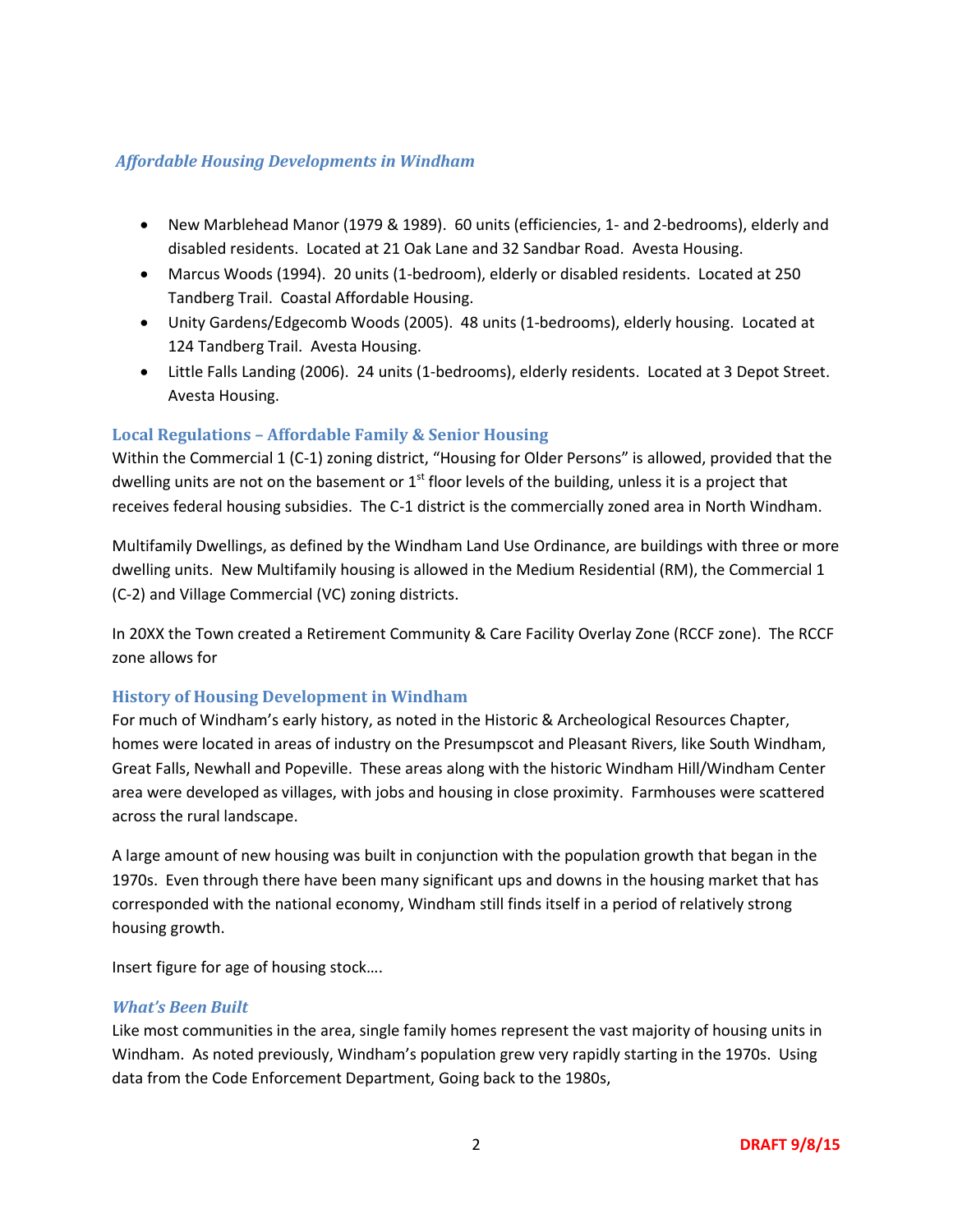

**Figure 1 - Housing Types by Decade, through 9/2015**

#### *Where Has Housing Been Built*

#### **Analysis**

#### **Projected Housing Needs**

Based on the analysis in the Population & Demographics chapter, the Town of Windham may add between 9-14% of its year 2010 population each decade for the next two decades (*pending updated estimates from the state and census bureau)*. Based on a 9% growth rate, this could mean that Windham will need to add around 579 between 2010 and 2020, and potentially another 654 between 2020 and 2030. This is considered a conservative estimate, because if the population change each decade is more than 9%, or if the average household size continues to shrink as it has since at least 1980, then the need for additional housing units will be higher than estimated here.

#### **Housing Affordability**

Everyone who lives in Windham or has visited or traveled through Windham over the years knows that the Town has experienced steady and rapid residential growth since the 1970s. This information is presented in the Population & Demographics Chapter. Housing and population changes go hand in hand.

Looking at the affordability of housing in Windham compared to the Greater Portland region is one way to view the affordability of housing in Windham. It is likely that a good portion of Windham's population growth since the 1970's is attributable to the growth of the overall Greater Portland area as an economic engine for the state. A large share of the new housing associated with the growth of the Greater Portland area has been located in Windham based on the relative affordability and availability